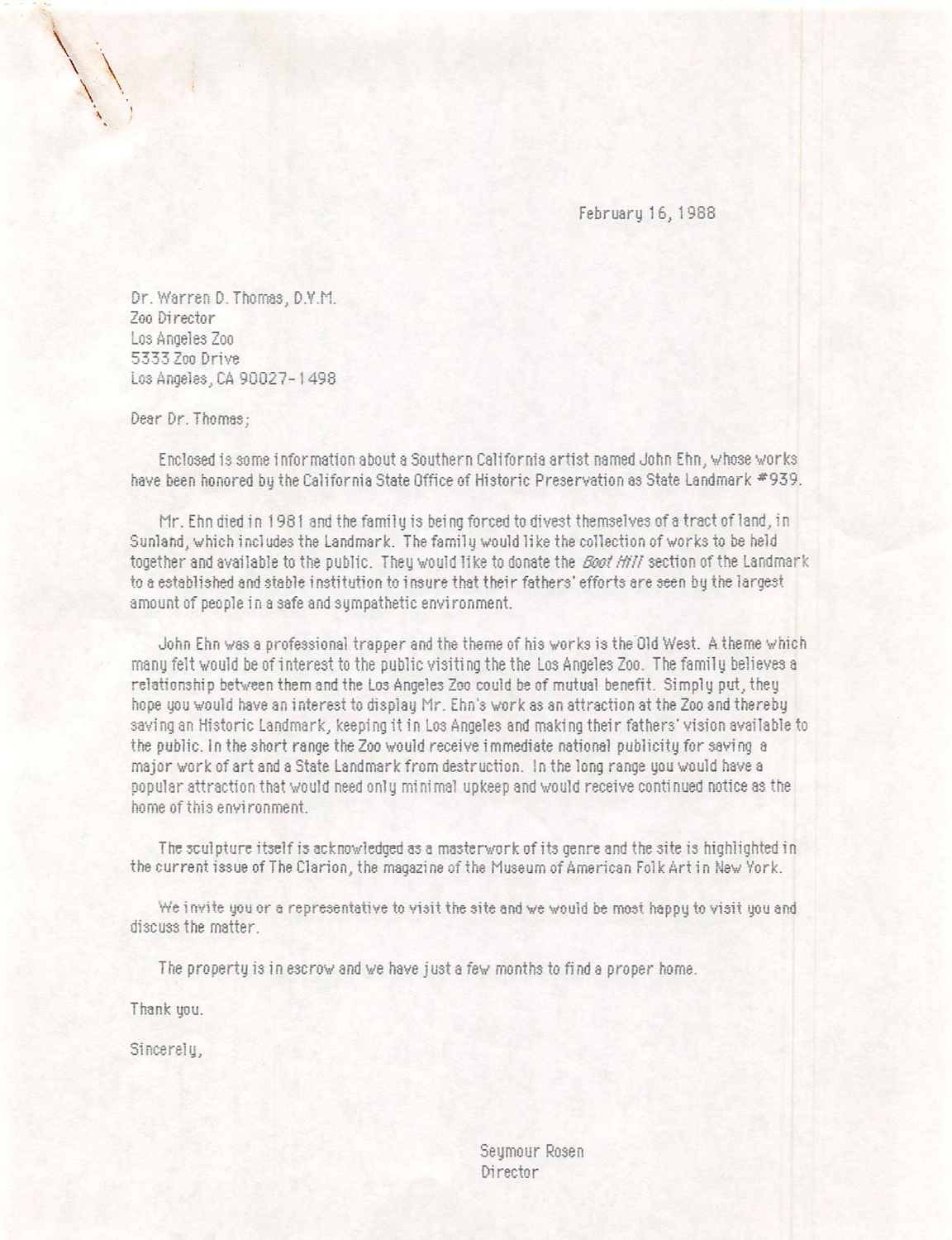## JOHN EHN'S OLD TRAPPERS LODGE

## $CAL$  I FORNIA STATE LANDMARK  $\in$  939

## History-Description

In 1941, John Ehn moved his family to California, where he acquired some land at the edge of the Burbank Airport and built a motel. In 1-951 he started the construction of "Boot Hill Cemetery" a fantasy of life in the old West, in front of the motel. The project expanded with additions of Western artifacts and assemblage in different areas of the property. In 1981 the site was declared by the California State Office of Historic Preservation, as California State Landmark #939 under an omnibus nomination, "20th Century Folk Art Environments in California."

The site consists of 3 distinct areas...

1. Boot Hill - an approximate 38' x 45' area which consists of 20 reinforced concrete sculptures of various size the tallest of which is approximately 14' tall and 45 wooden or stone "tombstones."

2. Western artifacts, tools, animals, a 20'3" long by 2'4" high concrete wall w/ bas relief portraits, plus tableaux, and more cover the face of the two story office building and an adjacent area.

3. Office Interior - a series of 24 "memory boards" the biggest of which is  $3'$  x  $4'$ , an animal pelt, 12 small portrait sculptures, paintings, and framed photographs.

Most of the outdoor pieces on the site were recently restored. Some of the tombstones were refurbished the early part of this year. Minimal maintenance is needed on other outdoor artifacts. All indoor assemblage and artifacts are in good condition.

The Landmark sits on 2 lots within the 2.6 acre site.

Mr. Ehns' work has appeared in museum exhibits and was shown at the San Francisco Museum of Modem Art, the Oakland Museum, the Triton Museum and has appeared In books and numerous magazine and newspaper articles and on television